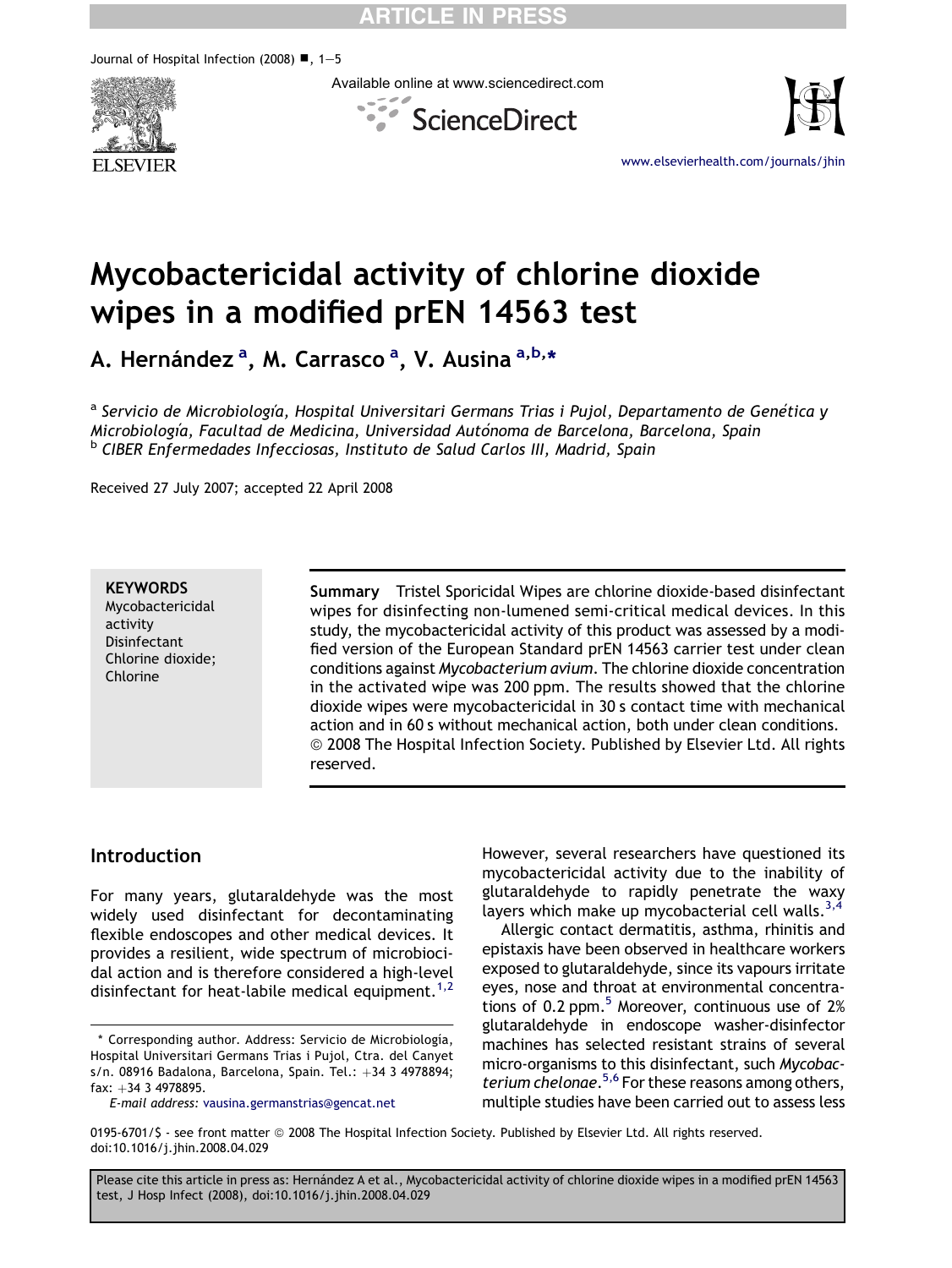**CLE IN** 

toxic or irritating alternatives, used either manually or in washer-disinfector machines. Peracetic acid, ortho-phthalaldehyde, superoxidised water, gas plasma and chlorine dioxide have been introduced as suitable alternatives to glutaraldehyde for endoscopes and other heat-sensitive medical devices.<sup>7,8</sup>

Chlorine dioxide is a disinfectant with a wide spectrum of antimicrobial activity and it is more rapidly effective than chlorine.<sup>[9](#page-4-0)</sup> This disinfectant is effective against Mycobacterium tuberculosis, Mycobacterium avium and other atypical mycobacteria; however, environmental and patient isolates of M. avium are particularly resistant to this agent.<sup>6,10</sup> Furthermore, routine use of chlorine dioxide has been found successful in eradicating glutaraldehyde-resistant strains of M. chelonae. [11](#page-4-0) Products containing chlorine dioxide levels of  $\sim$  1100 ppm have been shown to be mycobactericidal and sporicidal in short times: 1 and 5 min, respectively. $9,12$  Low chlorine dioxide concentrations  $(<$ 150-258 ppm) were rapidly bactericidal under clean and dirty conditions.<sup>13</sup> There are, however, few published data on the efficacy of low concentrations of chlorine dioxide against mycobacteria.

Although disinfectant-impregnated wipes have been widely used to disinfect surface contamination in the food industry and in domestic situations, they are rarely used in hospitals for disinfection of semi-critical and non-critical medical devices or environmental hard surfaces.[14](#page-4-0) Additionally, only a few scientific studies have reported bactericidal or mycobactericidal activity as assessed with in-vitro European Standard tests and none with the new mycobactericidal carrier test.

The Tristel Sporicidal Wipe is a chlorine dioxidebased disinfectant wipe for killing micro-organisms on hard non-porous surfaces (organic matter must be removed prior to application), at room temperature where mechanical action is required. The wipe is recommended for disinfecting non-lumened semicritical medical devices that cannot be heat-sterilised. In this study, a standard quantitative carrier test has been used to assess the mycobactericidal activity of Tristel Sporicidal Wipes, in a modified European Standard (prEN 14563) under simulated clean conditions, with and without the mechanical action of wiping the surface.<sup>15</sup>

#### Methods

#### **Disinfectant**

Tristel Sporicidal Wipes® (Tristel Solutions Limited, Cambs., UK) are a ready-to-use product. The disinfectant was freshly prepared according to the manufacturer's instructions and used immediately (within 5 min). The Tristel Sporicidal Wipe system has two components: a wipe which is saturated with a mixture of organic acids, preservatives, buffers and corrosion inhibitors, and a bottle containing a sodium chlorite-based foam. Prior to testing, the wipes were prepared by squirting foam onto the wipe and then scrunching it by hand to mix the two components of the product to activate the disinfectant.

Sterile distilled water was used as the disinfectant control.

#### Mycobacterial suspensions

Mycobacterium avium American Type Culture Collection 15769 was used as the test organism. Stock cultures were stored at  $-80$  °C and prior to testing were thawed and spread onto 7H11 Middlebrook plates with oleic acid albumin dextrose catalase (OADC) supplement (bioMérieux, Boxtel, The Netherlands) and incubated for 21 days at  $37^{\circ}$ C.

Test suspensions were prepared by suspending the harvested mycobacteria in diluent (tryptone sodium chloride solution) and homogenising them with sterile glass beads for 5 min. Ten millilitres of distilled water were added, stirred and the suspension left to settle for 20 min. This supernatant fluid was adjusted by spectrophotometer absorbance to obtain a concentration of  $10^7$  to  $10^9$  cfu/mL. The test suspension was enumerated by performing 10-fold dilutions in diluent up to  $10^{-6}$  to  $10^{-8}$ , and then cultured onto 7H11 Middlebrook plates with OADC supplement (M7H11). Plates were incubated at  $37 \pm 1$  °C for 21 days. One millilitre of each suspension dilution was plated onto 7H11 agar in duplicate.

The disinfectant activity was tested with an organic load by preparing test suspensions in 0.3 g/L bovine serum albumin (BSA) (i.e. clean conditions). Freshly prepared test suspensions with organic matter were used as initial inocula for all tests and used in a 2 h time period.

#### Quantitative carrier test

The carrier test was performed using a modified technique described by the European Standard prEN 14563. In brief, sterile frosted glass was used as germ carrier on which aliquots of 50  $\mu$ L of each test suspension with organic load were applied and left to dry at  $36 \pm 1$  °C. The contaminated area was then covered with chlorine dioxide-moistened wipes and disinfectant action assessed with and without mechanical action. The mechanical action was achieved by rubbing the wipe for 3 s every 10 s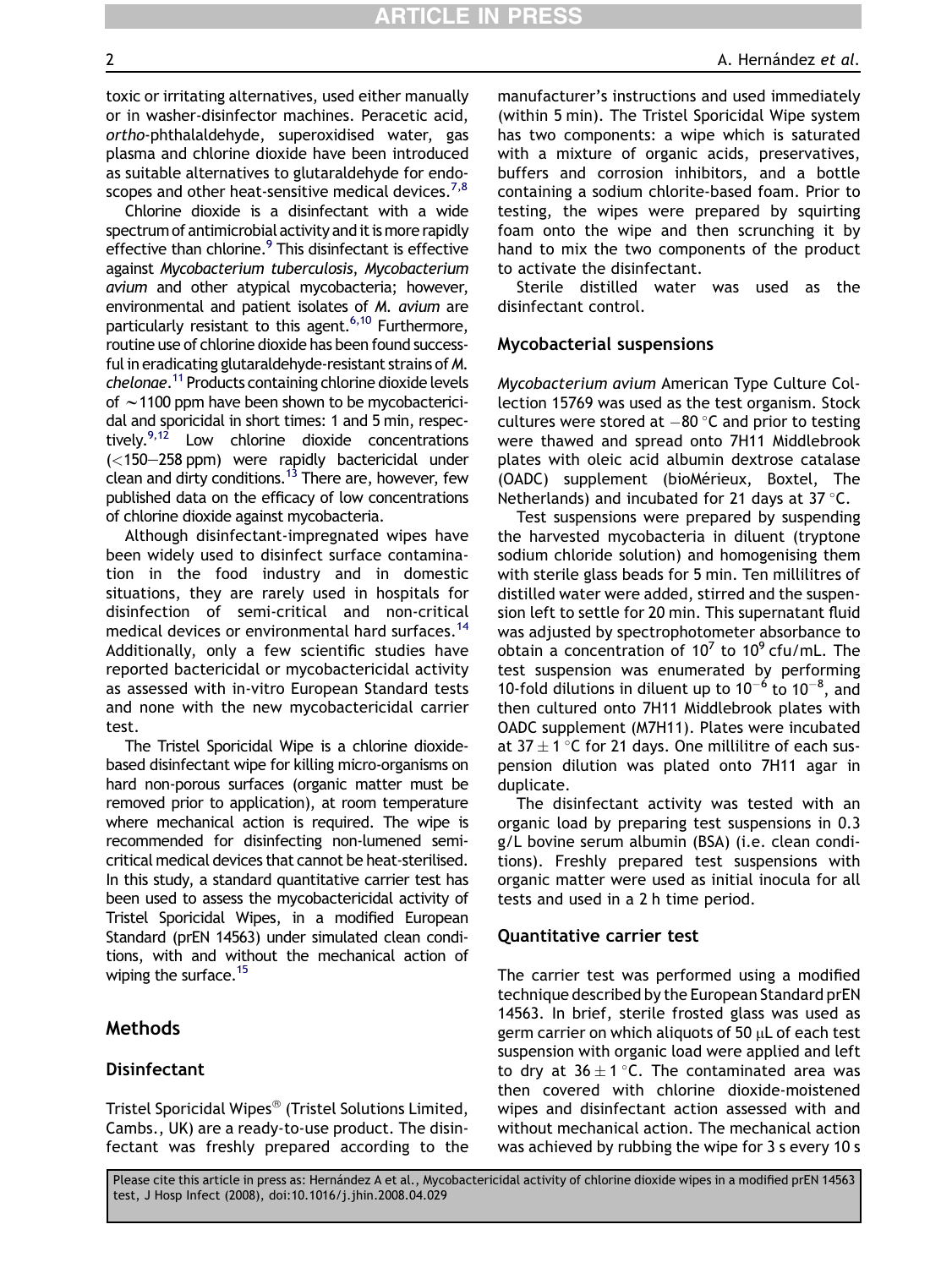#### Chlorine dioxide disinfectant wipes 3

on the contaminated carrier area. Immediately after contact times of 30 s and 1 min, the carriers were inserted in tubes containing 10 mL of neutralising agent at  $20^{\circ}$ C using sterile forceps. The tubes were vortexed for 15 s with glass beads to elute the mycobacteria from the carrier surface. After 5 min neutralisation time, the eluates were serially diluted up to 10 $^{-3}$  in neutraliser, and 1 mL of the mixture spread over M7H11 agar medium plates in duplicate and incubated as described in the mycobacterial suspension. The counts from these were designated 'Na' with mechanical action or 'Na1' without mechanical action.

Residues of the remaining disinfectant were neutralised using the dilution-neutralisation method. The efficacy of the neutraliser was assessed, as described in the European Standard draft. Sodium chlorite and a reactant were mixed in equal volumes to produce 200 ppm of chlorine dioxide. A neutralisation control was also performed placing an inoculated dried carrier in contact with the neutralised disinfectant and processed as mentioned above. The neutraliser contained 3% (v/v) Tween 80, 0.3 (w/v) lecithin,  $3\%$  (v/v) saponin and 0.4 (w/v) sodium lauryl sulphate in saline solution. The non-toxicity of neutraliser was ensured in additional trials.

In addition to water controls required in prEN 14563 (Nw1), other specific water controls were included. Each carrier test was covered with wipes soaked in water instead of disinfectant. Two of the contaminated carriers were tested with wipes soaked in 3 mL of distilled water, one with mechanical action (Nw2) and another without mechanical action (Nw3). These water controls were carried out at room temperature. Distilled water was used for the water controls because the Tristel Sporicidal Wipe is a ready-to-use product. The procedure was also valid under experimental conditions and method validation for ready-to-use products.

#### Interpretation of results

In the prEN 14563 test the disinfectant efficacy was determined by comparing growths on the control and disinfectant plates and reported as the log<sub>10</sub> reduction in the number of cfu/carrier at each contact time (log  $R = log Nw - log Na$ ). Disinfectants are considered mycobactericidal when reduction by a factor of at least  $10<sup>4</sup>$  in the initial inoculum has been demonstrated.

# Results

Test suspension controls showed bacterial concentrations with the initial inoculum of  $2.13 \times 10^9$ 

Data obtained in the water controls with and without wiping (i.e. with and without mechanical action) are presented in Table I. The data in [Table](#page-3-0) [II](#page-3-0) show the efficacies of the disinfectant against mycobacteria. Tristel Sporicidal Wipes showed reduction by a factor of  $10<sup>4</sup>$  against M. avium in 30 and 60 s with and without mechanical action, respectively.

#### **Discussion**

As draft European Standards are now available for mycobactericidal and tuberculocidal efficacy of chemical products for medical instruments, disinfection validation can be performed. A disinfectant for medical devices is deemed suitable for killing mycobacteria if it passes the prEN 14563 (carrier test) standard. The findings of this study suggest that the Tristel Sporicidal Wipes have mycobactericidal activity when following the manufacturer's instructions for use. They were proven to be effective against M. avium within 30 s contact time using mechanical action at the activated concentration (200 ppm) under clean conditions as specified in the prEN 14563. Additionally, the product itself without mechanical action has proven to be mycobactericidal within in 60 s.

The only conditions and provisions to demonstrate bactericidal efficacy in vitro applicable to disinfectants impregnated in wipes are laid out in EN 1276 suspension test for institutional and food areas.<sup>[16](#page-4-0)</sup> Nevertheless, the procedure includes no particular specification for products of this nature. On the other hand, the possibility of assessing

Table I Water controls: standard test and product adaptation water control with wipe and with or without mechanical action

| 7.65 |
|------|
| 6.87 |
| 7.38 |
|      |

Nw1: water control (normative assay).

Nw2: water control with wipe and mechanical action.

Nw3: water control with wipe but without mechanical action.

Xwm: weighted mean of count per mL.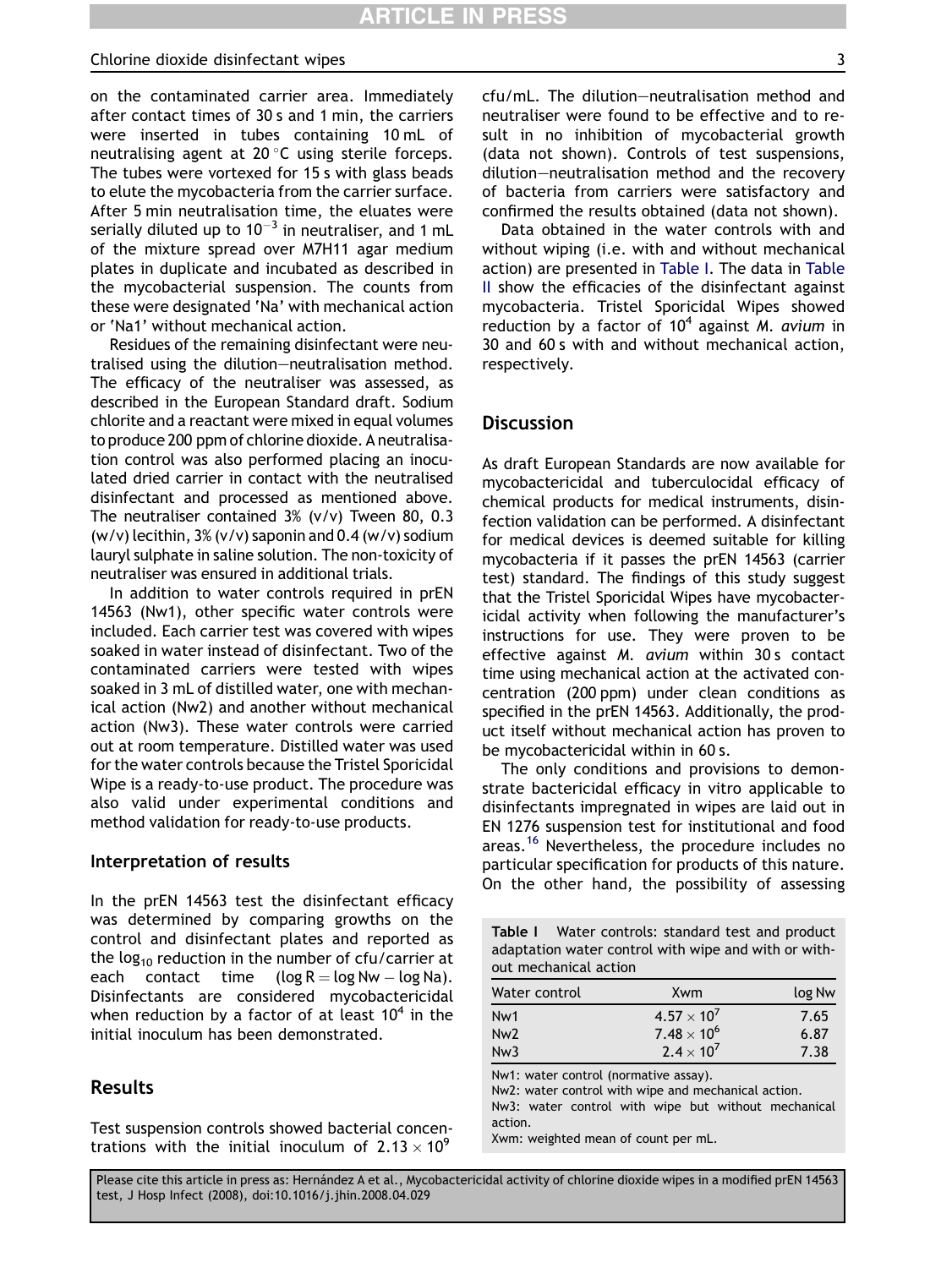<span id="page-3-0"></span>Table II Mycobactericidal activity of Tristel Sporicidal Wipes

|                 | With mechanical<br>action |       | Without mechanical<br>action |        |  |
|-----------------|---------------------------|-------|------------------------------|--------|--|
|                 | log Na                    | log R | log Na1                      | log R1 |  |
| 30 <sub>s</sub> | 2.76                      | 4.11  | 5.44                         | 1.94   |  |
| 60 <sub>s</sub> | 2.38                      | 4.49  | 2.88                         | 4.50   |  |

R: reduction (log  $R = log Nw2 - log Na$ ).

R1: reduction (log  $R = log Nw3 - log Na1$ ).

Na and Na1: mycobactericidal action.

disinfectant products in wipe format for the medical field has never been posed and, as such, no suggestion has been made about applying any biocidal activity regulation. The carrier test was chosen here because bacteria are dried on a surface and are less accessible to biocides than those in homogeneous suspension. Moreover, the test conditions are closer to real-life conditions, since the carrier can be rubbed with the wipe.

In addition to the water control as described in the prEN 14563 validation procedure, we included controls with water-impregnated wipes with and without mechanical action (rubbing) on the carrier. As expected, the mycobacteria count after mechanical action was slightly less, but proved that mechanical action alone was insufficient to eliminate M. avium from the carrier.

Effective neutralisation in testing disinfectant solutions is considered a crucial element to ensure test result validity. Neutralisation must be effective to prevent any residual bacteriostatic or bactericidal activity, yet at the same time it must be non-toxic to the test organism. This is particularly important for short application times such as  $30-60$  s.

M. avium is an environmental, opportunistic human pathogen which infects advanced-stage acquired immunodeficiency syndrome patients, and is known to be resistant to disinfectants such as quaternary ammonium compounds, phenols, glutaraldehyde and chlorine.<sup>[10,17](#page-4-0)</sup> The main problem with in-vitro studies of mycobacterium species, including M. avium, is that it forms aggregates or clumps during the suspension procedure and, if these are not excluded, can lead to spurious disinfection resistance and variable colony counts due to irregular dispersal of aggregates. Other authors have shown that growth conditions, metabolic state of the cells, and colony type influence mycobacterial susceptibility to disinfec-tants.<sup>[10](#page-4-0)</sup> These problems have currently been reduced through the use of standardised procedures such as those in prEN 14536.

There have been few studies published on in-vitro testing of mycobactericidal activity, hence comparison was difficult to ascertain due to differences in methodology, especially protocols and concentration of products used, and the strain of micro-organism. This work seems to be the only study where the chlorine dioxide mycobactericidal activity has been assessed in vitro on a carrier test; and is likewise unique in using the new European Standards to do so. In our work, 200 ppm of chlorine dioxide at 30 and 60 s of contact time showed reduction by a factor of  $10^4$ . This criterion is the minimum requirement for passing the quantitative carrier test. Some authors also found a mycobactericidal activity, but in suspension tests, at high (600–1100 ppm)<sup>12,[18](#page-4-0)</sup> and low (30 ppm)<sup>18</sup> concentrations, against M. avium M. intracellulare (clinical strains) at 60 s of contact time. The presence of BSA (0.3 g/L, final concentration) affected the mycobactericidal activity of 30 ppm chlorine dioxide. The study presented here only assessed the mycobactericidal activity under clean conditions, i.e. BSA of 0.3 g/L in the final concentration, and did not assess the disinfectant's activity under dirty conditions (3 g/L of BSA plus 3 mL/L sheep erythrocytes). Clean conditions were selected as the appropriate organic challenge as the Tristel Sporicidal Wipes are clearly labelled for use only after the instrument or surface has been pre-cleaned prior to disinfection.

Several studies of flexible endoscope disinfection have demonstrated that chlorine dioxide is effective against different micro-organisms, including mycobacteria.<sup>[13,18](#page-4-0)</sup> Although concentrations of  $150-250$  ppm of chlorine dioxide are commonly used for endoscope disinfection, the use of chlorine dioxide wipes has been very limited.[13](#page-4-0) Some authors found that chlorine dioxide wipes are a satisfactory alternative means for the disinfection of flexible pharyngolaryngoscopes, rigid nasendoscopes and ultrasound transducer heads. $14,19,20$  Nevertheless, further in-use studies are required to prove these preliminary findings.

In conclusion, Tristel Sporicidal Wipes showed rapid efficacy against M. avium in a quantitative carrier test in clean conditions at a concentration of 200 ppm chlorine dioxide.

#### Conflict of interest statement None declared.

#### Funding sources

This study was supported by Tristel Solutions Limited and Vesismin SL.